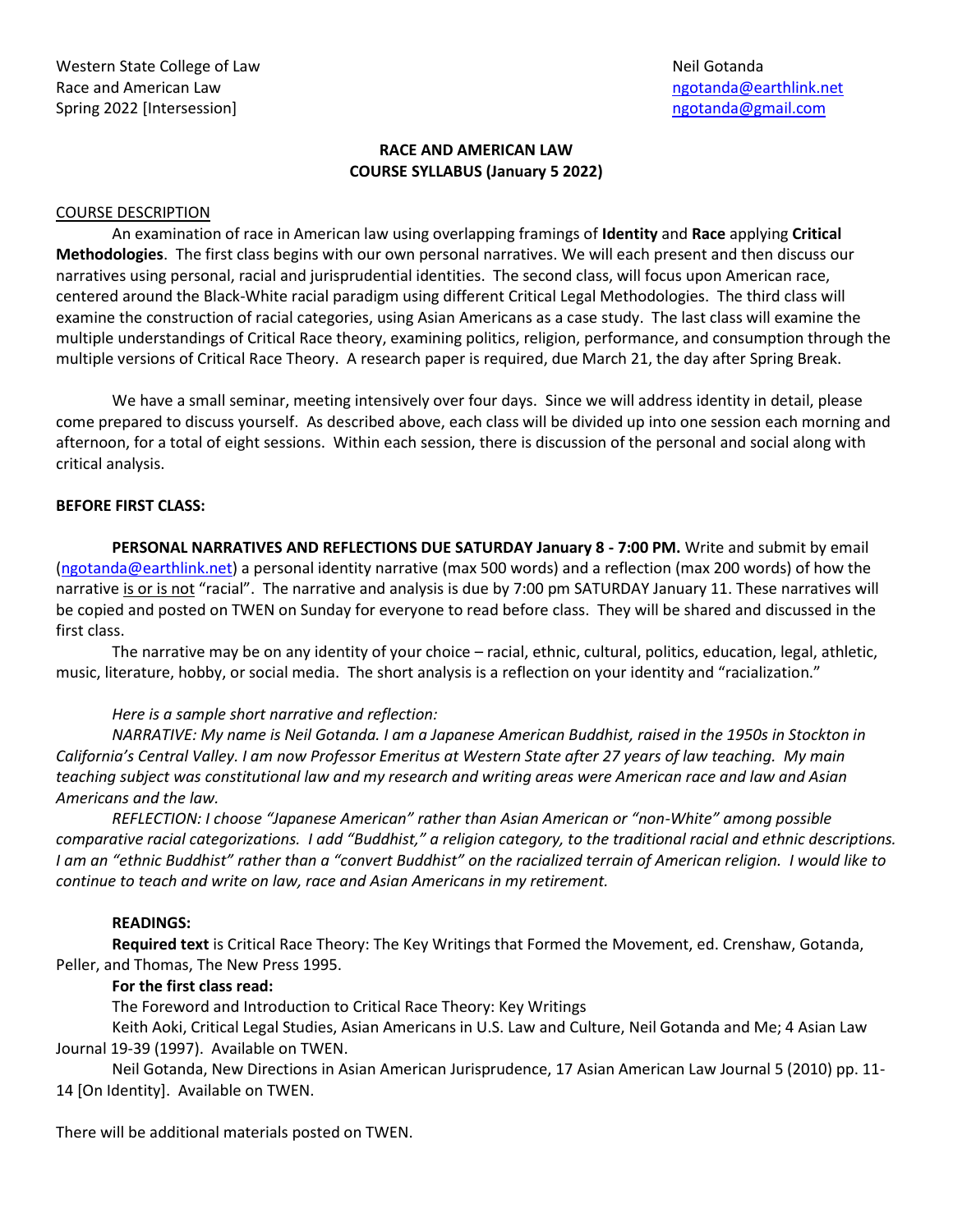## **5. CLASS SESSIONS – All distance-learning on ZOOM**

We will meet over four days, January 10, 11 (no class Wednesday) and January 13, 14. Each class day will be in two sessions: 10:00 am-12:00 noon and 1:00 pm- 2:45pm. We will also take a short break during each session – around 11:00 am and 1:50 pm.

Office hours will be after each class session at 2:15pm-4:00pm and then by appointment.

## **6. COURSE REQUIREMENTS AND ASSESSMENTS**

(5% pass-fail) Completion of First Narrative Essay and Reflection (5% pass-fail) Completion of Second Reflection Paper and tentative paper topic with explanation (5% pass-fail) Attendance, Completion of Reading Assignments and Class Participation (15% graded) First draft of research paper (70% graded) Research paper

## **7. Paper Requirements**

This paper will satisfy the Western State Upper Level Writing Requirement. The quality and length of the paper will determine whether the paper meets the ULWR. Please begin consideration of a possible paper topic as soon as possible. The Second Assignment due Wednesday evening January 12, will include a reflection paper and a tentative paper topic with an explanation of the topic. The first draft of the paper (graded) will be due Febuary 22, the day after the Presidents day Weekend. The final version of the paper will be due Monday, March 21, after Spring Break.

January 12 - Paper Topic Due January 31 Detailed Outline and Bibliography Due February 22 – First Draft Due March 21 - Final Version Due

#### **Some Possible Paper Topics:**

Race in Popular Culture. That could include Music, Cinema, Literature, etc Race in Sports. That could include any level of sports participation Race in a legal topic: Race in Tax Law; Race in Contracts, Race in Torts Race and personal life: family, church, hobbies. Ethnic related topics: particular national cultures, national literatures, nationalism Race and sexuality Gender related racial questions

These are only suggestions; you have wide discretion to develop a paper topic.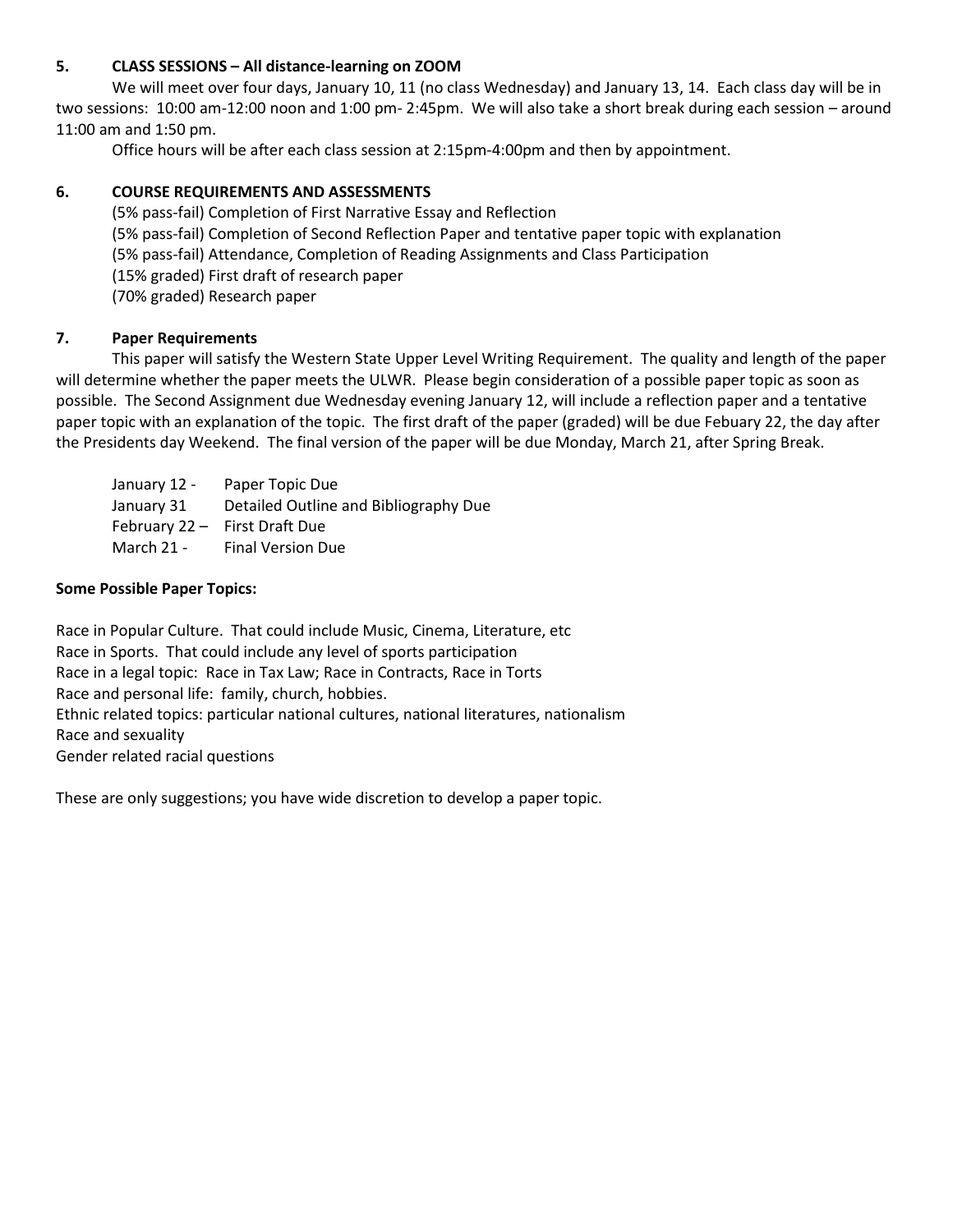## **Class I (Monday Jan 10) – Identity in Law: Personal, Racial, Jurisprudential**

#### **Class I: 10:00 – 12:00 noon Introduction and Narratives**

### **A. Class Introduction**

- 1. Course Requirements; TWEN; Assessment-Grading; Course Paper
- 2. Class Format Readings, Lecture-Discussion; Group Discussions

## **B. Discuss Identity Narratives**

1. Presentations of Individual Narrative and Reflection

### **Discussion Guidelines**

- 1. Mutual Personal Respect
- 2. What is your identity subject position? (Where are you for your identity?)
- 4. Name some of your multiple personal identities? (Intersectionality)
- 5. Describe your personal versus social identities? (looking inward and outward)

## **C. Learning Objectives for Class I**

- 1. Use of Narrative in Legal Analysis
- 1. Critique of "identity" personal and social

----------BREAK-----------------

# **Class II – Critical Tools to Analyze Identity**

## **A. Critical Analytic Techniques**

# **1. Theorizing Social Identity**

- a. Collective Identity Social identities mutually constructed from "inside"
- b. Ascriptive Identity Imposed Social Identities from "outside"
- c. Identification Projects Individual and Collective Projects to Construct Identity

# **2. Multiple Identities: Intersectionality**

- **3. Constitutional Legal Identities:**
	- a. Fourteenth Amendment: Race, Gender, Sexuality, Religion

#### **B. Revisit our narratives using Critical Tools:**

- 1. Personal Identity and Social Identity
- 2. Collective Identity; Ascriptive Identity and Identification Projects
- 3. Multiple Identities

# **C. Learning Objectives for Class II**

- 1. Use Identity as Analytic Category
- 2. First Critical Analytic Technique: Collective, Ascriptive, Identification Projects
- 3. Second Critical Analytic Technique: Multiple Identities; Legal Constitutional Identities
- 4. Third Critical Analytic Technique: Personal Identity versus Social Identity

#### **Readings for Class I and II**

- 1. The Foreword and Introduction to Critical Race Theory: Key Writings
- 2. Keith Aoki, Critical Legal Studies, Asian Americans in U.S. Law and Culture, Neil Gotanda and Me. 4 Asian Law Journal 19–39 (1997) Available on TWEN
- 3. Neil Gotanda, New Directions in Asian American Jurisprudence, 17 Asian American Law Journal 5 (2010) pp. 11-14 [On Identity]. Available on TWEN.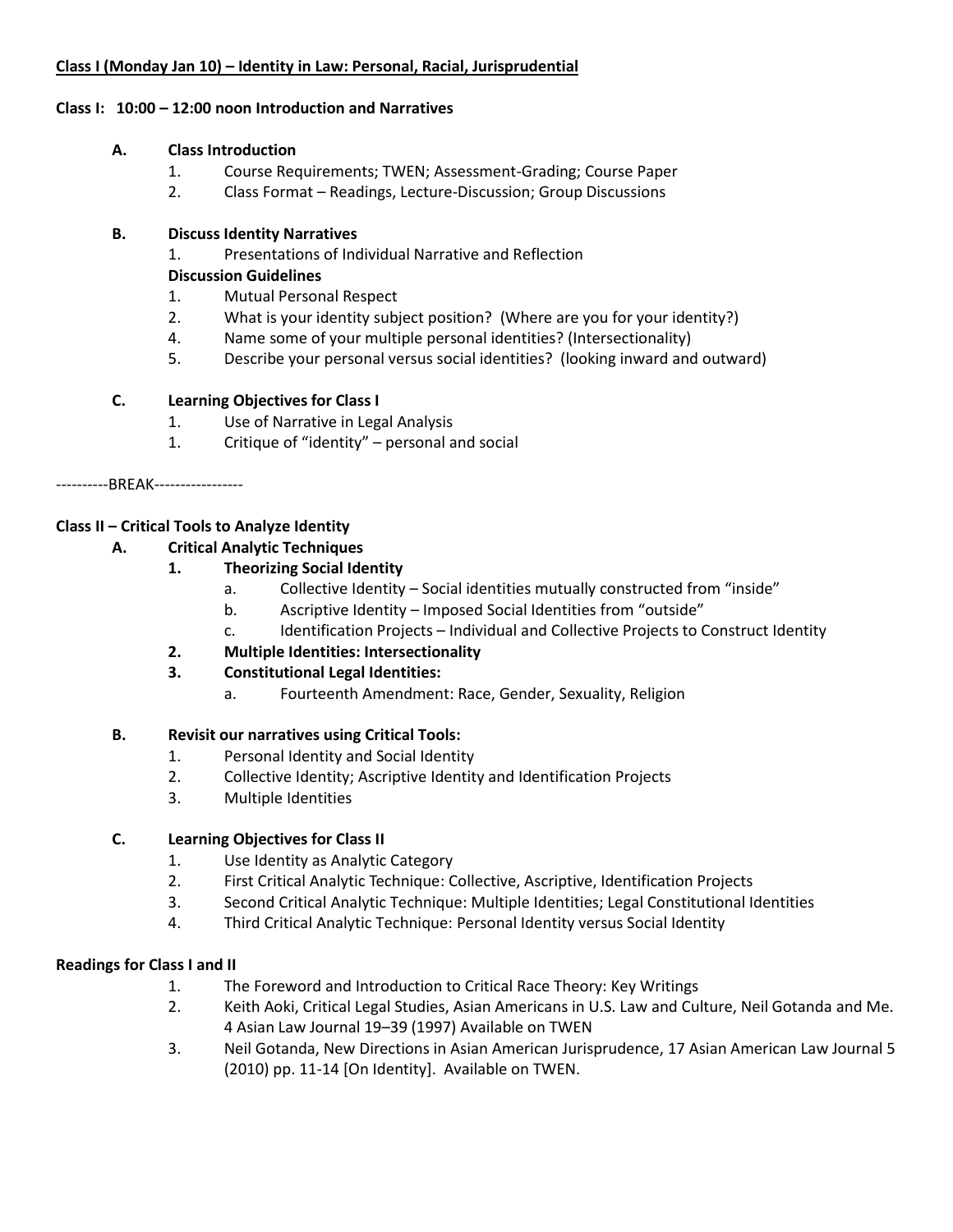# **Class III – What is Race?**

# **A. Racing Ourselves**

- 1. Tell a personal narrative of "racing": to you or by you
- 2. Lucy Salyer: "Race is not an objective biological fact but rather social and political constructions which establish hierarchies of power"
	- . a. Biological Fact
	- b. Social and Political Construction
	- c. Hierarchies of Power
- 3. Examine Biological Fact, Social Construction and Power in your narratives
- 4. What are multiple identities? Multiple racial identities?
- 5. Comparative Racialization: What's the difference in your personal racial narratives?

# **B. Race as verb – racing (personal) and racialization (social history)**

- 1. Revisit "racing" as personal history
- 2. Racing as social history

# **Class IV – What is Race?**

# **A. Theories of Race**

1. Discuss Janz, Banton and Goldberg "definitions" of race

# **B. Comparative Racialization**

- 1. Gotanda meaning of Racial Usages
- 2. Comparative Racialization
	- a. Gotanda Three-Factor Test: Racial Category; Color Race; Subordination
	- b. Gotanda "Four Theories of Race" as Quantitative Metrics for Racialization
	- d. Formal Race; Status Race; Historical Race; Culture Race

# **B. Learning Objectives**

- 1. How to use racial "definitions" and racial usages
- 2. How to distinguish racial category and racial subordination
- 3. Distinguish multiple identities and multiple subordinations
- 4. Understanding the idea of comparative racialization instead of singular race
- 5. Learning a methodology for comparative racialization

# **Readings for Class III and IV**

- 1. *What is Race?* Bruce Janz, Michael Banton and David Theo Goldberg (On TWEN)
- 2. Neil Gotanda on Multiple Meanings of Race in Constitutional Law from A Critique of "Our Constitution is Color-Blind" in Critical Race Theory, pp. 257-275
- 3. Neil Gotanda, on Comparative Racialization in New Directions in Asian American Jurisprudence, 17 Asian American Law Journal 5 (2010) pp. 47-53. Available on TWEN.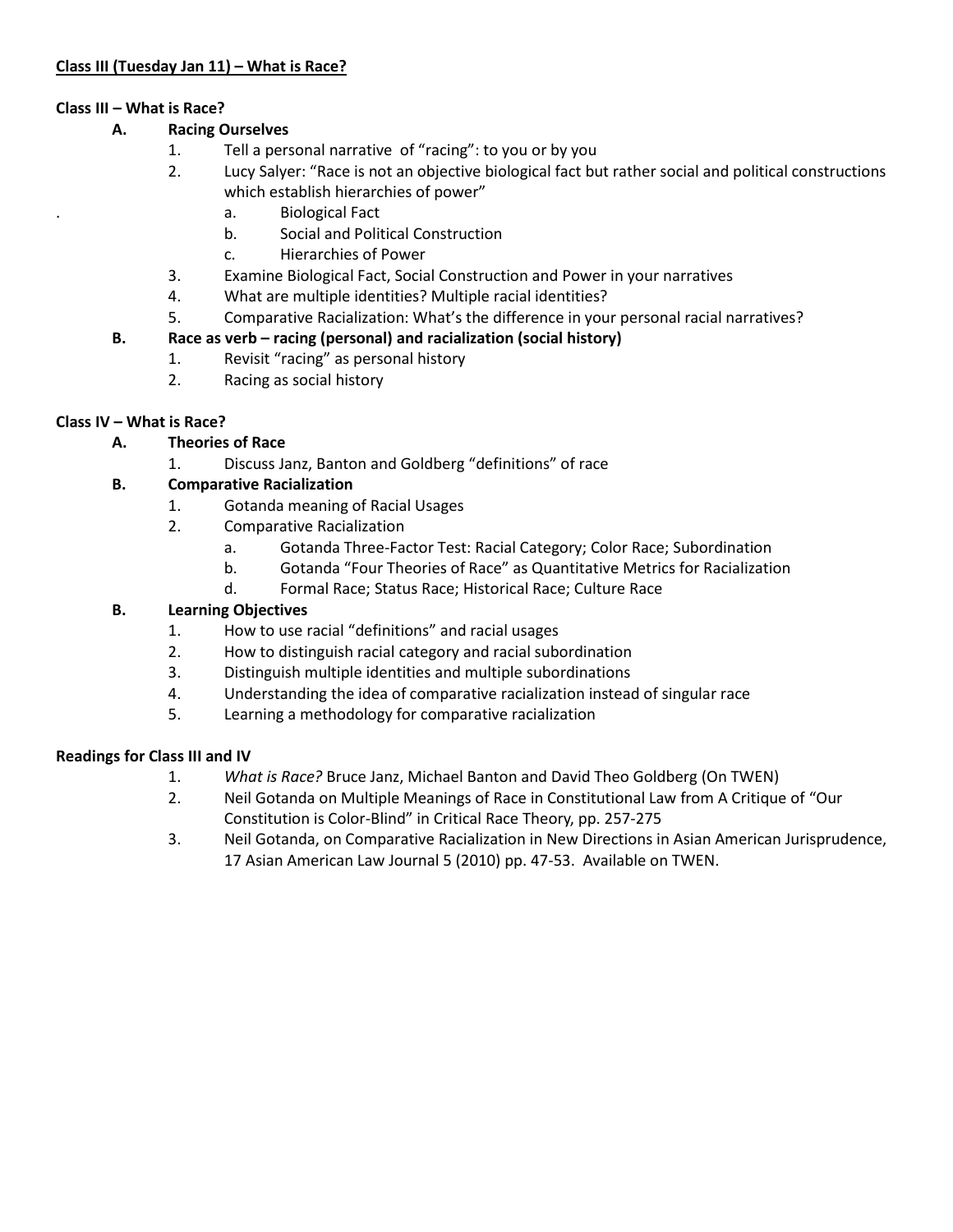#### **NO CLASS Wednesday January 12**

#### **ASSIGNMENTS DUE 7:00 PM WEDNESDAY EVENING JANUARY 12**

1. Short Reflection Paper – (submit by email) . This is a short reflection on the class, maximum 500 words.

2. Tentative Paper Topic: Title with one-paragraph description for in class discussion. These will be copied for discussion.

-----------------------------------------------------------

#### **Class V (Thursday January 13) – Constructing Race: Racialization, Performing and Consuming Race**

#### **A. Review Paper Topics**

#### **B. Constructing Race – Racialization As Social Process**

- 1. Race as Reification
	- a. The Racial Category
	- b. Koosh Ball Sociology
- 2. Racial Genealogies
- 3. Comparative Racial Genealogies

#### **C. The Black Racial Category**

- 1. The Black-White Paradigm the Black Racial Category
- 2. Genealogy of Black Racial Category
- 3. Race versus Ethnicity: Black Ethnicity; White Ethnicity
- 4. Black-White Paradigm as central to examination of race in the U.S.
- 5. Anti-Blackness

#### **Class VI – Constructing Race: Other Racializations**

#### **A. Is It Racial? Measuring Racialization**

1. The Black-White Paradigm as Qualitative Model

#### **B. Constructing Race: Asian American Racial Category**

- 1. Constructing the Asian American Racial Category Racialization
- 2. People v. Hall Racialization within the Black-White Paradigm
- 3. Chinese Exclusion Racialization outside the Black-White Paradigm
- 4. Genealogy of Asian American Racial Category
- 5. Racialization Power and multiple modes of subordination
- 6. Surrogates, Complements and Alternatives to "Asian American"
	- a. National/Ethnic
	- b. Diaspora
	- c. Language and accent
	- d. Sexuality Female
	- e. Sexuality Male
- 7. Racializing the Familiar
	- a. Religion Buddhism; Hindu; Islam; Shinto
	- b. Culture food, music, literature
- **C. Other Raciailizations**
	- 1. Latina/o/x
	- 2. Middle Eastern North African West Asian

#### **D. Other Modes of Subordination**

- 1. Racial Performance Content, Actor, Audience, Tropes
- 2. Racial Consumption Race as Commodification and Consumption

#### **Readings for Class VI**

People v. Hall (Available on TWEN)

Gotanda , Beyond Anti-Discrimination, Racial Pleasures (Available on TWEN) TBA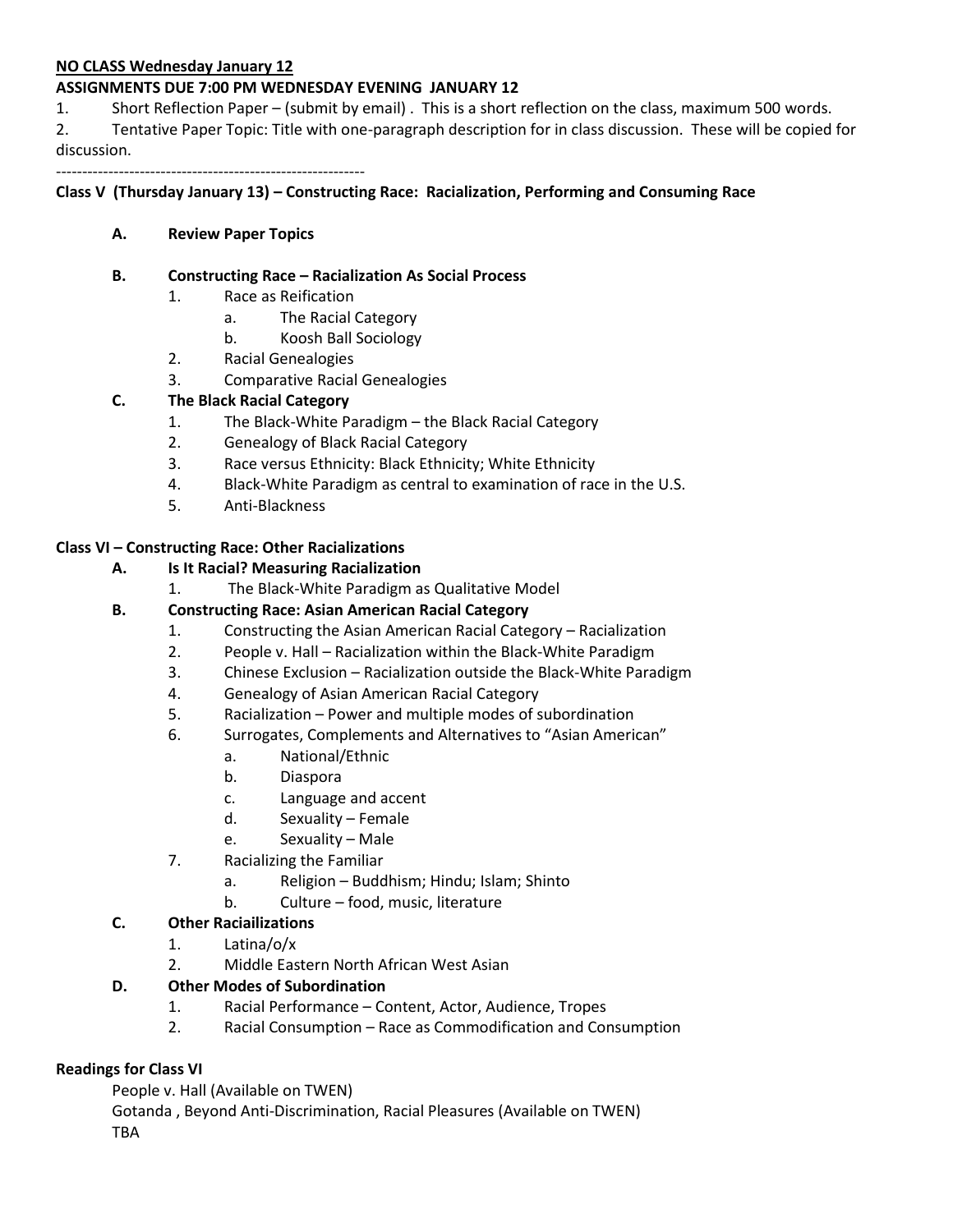# **Readings for Class VII Class VII (Friday Jan 14) – CRITICAL RACE THEORIES – TRADITIONAL AND ANTI-BLACKNESS**

# **A Traditional Critical Race Theory through Four Theorizations**

# **1. Interest Convergence**

Derrick Bell, Brown v. Board of Education and the Interest Convergence Dilemma, in Critical Race Theory, pp. 20-29

- **2. Unconscious Racism**  Charles Lawrence, The Id, the Ego and Equal Protection, in Critical Race Theory, pp. 235-257
- **3. Colorblind** Neil Gotanda, A Critique of Our Constitution is "Color-Blind" in Critical Race Theory pp. 257-275
- **4. Intersectionality** Kimberle Crenshaw, Mapping the Margins in Critical Race Theory, pp. 357-383

# **Class VIII – Anti-Blackness CRT**

# **A. Anti-Blackness**

- 1. #TruthBeTold Campaign
	- African American Policy Forum. at www.aapf.org/truthbetold
- 2. Interactive Map at #TruthBeTold

# **B. Anti-Blackness CRT**

1. TBA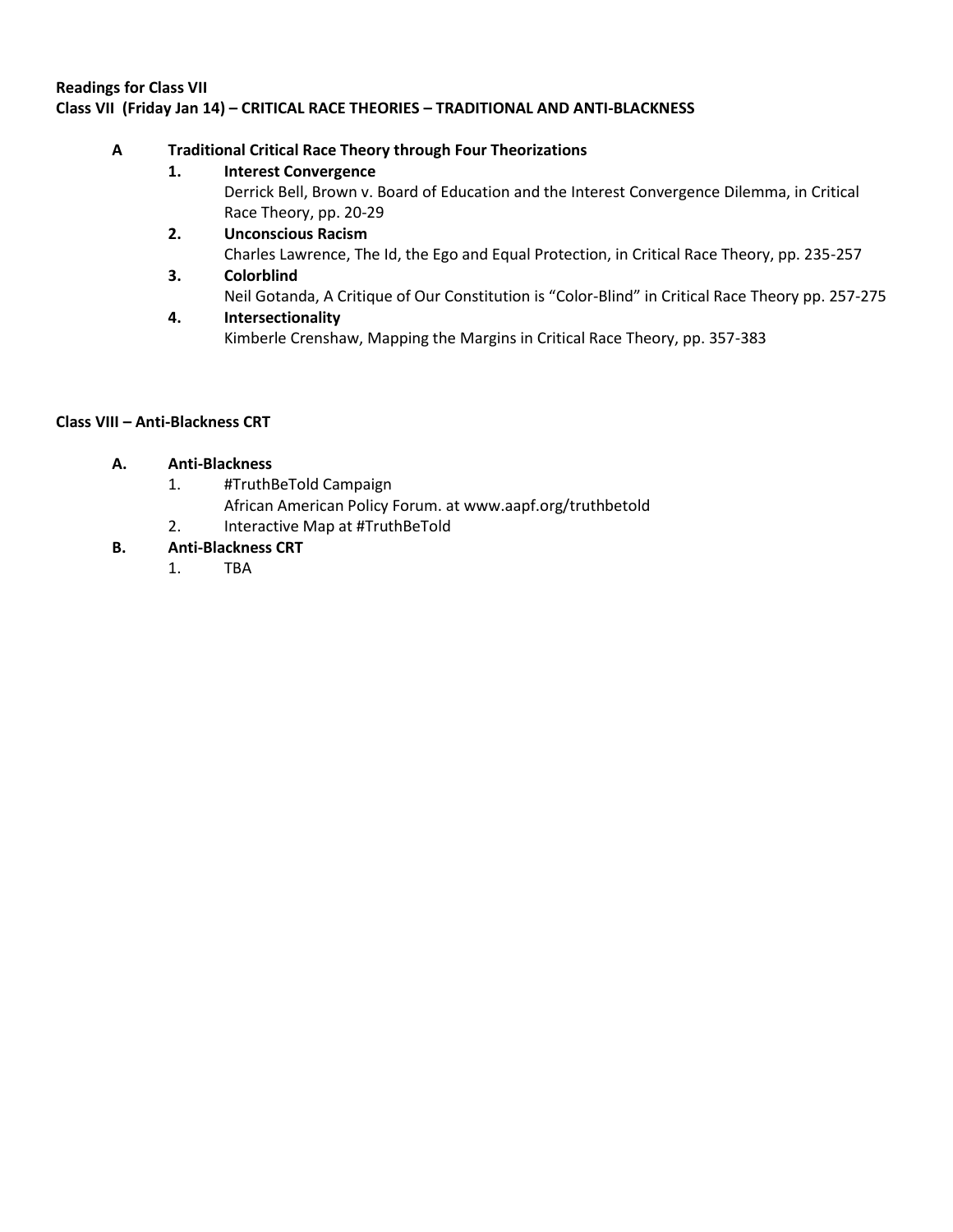#### **DISABILITY SERVICES STATEMENT:**

Western State College of Law provides accommodations to qualified students with disabilities. The Disabilities Services Office assists qualified students with disabilities in acquiring reasonable and appropriate accommodations and in supporting equal access to services, programs, and activities at Western State College of Law.

To seek reasonable accommodations, a student must contact Senior Assistant Dean Donna Espinoza, Student Services Director and Disabilities Services Coordinator, whose office is in the Students Services Suite. Dean Espinoza's phone number and email address are: (714) 459-1117; [despinoza@wsulaw.edu.](mailto:despinoza@wsulaw.edu) When seeking accommodations, a student should notify Dean Espinoza of her or his specific limitations and, if known, her or his specific requested accommodations. Students who seek accommodations will be asked to supply medical documentation of the need for accommodation. Classroom accommodations are not retroactive, but are effective only upon the student sharing approved accommodations with the instructor or professor. Therefore, students are encouraged to request accommodations as early as feasible with Dean Espinoza to allow for time to gather necessary documentation. If you have a concern or complaint in this regard, please notify Dean Espinoza; or please notify Dean Allen Easley a[t aeasley@wsulaw.edu](mailto:aeasley@wsulaw.edu) or (714) 459-1168. Complaints will be handled in accordance with the College of Law's "Policy against Discrimination and Harassment."

#### **Western State College of Law – Programmatic Learning Outcomes**

**Western State College of Law's curriculum is designed so that every student achieves a level of competency prior to graduation in each of the eight Programmatic Learning Outcomes listed below:**

## **(1) Doctrinal Knowledge**

Students will demonstrate knowledge of substantive and procedural law in the core curriculum subjects, including Contracts, Criminal Law, Criminal Procedure, Torts, Real Property, Business Association, Evidence, Civil Procedures, Constitutional Law, Estates, Community Property, Remedies, and Professional Responsibility.

#### **(2) Practice Skills**

Students will demonstrate the development of other law practice skills. Each student's chosen outcomes within this category will be varied based on the student's particular interests, coursework and work experiences. They may include, but are not limited to, the following topics: oral presentation and advocacy; interviewing; counseling; client service and business development; negotiations, mediation, arbitration, or other alternate dispute resolution methods; advanced legal research and writing (excluding purely academic papers and the first four units earned in introductory first-year legal research and writing class); applied legal writing such as drafting contracts, pleadings, other legal instruments; law practice management or the use of technology in law practice; cultural competency; collaboration or project management; financial analysis, such as accounting, budgeting project management, and valuation; cost benefit analysis in administrative agencies; use of technology, data analyses, or predictive coding; business strategy and behavior; pre-trial preparation, fact investigation, such as discovery, e-discovery, motion practice, assessing evidence, or utilizing experts; trial practice; professional civility and applied ethics; a law clinic that includes a classroom component; or a legal externship that includes a classroom component.

#### **(3) Legal Analysis**

Students will demonstrate the ability to identify the factual and legal issues implicated by a fact pattern and to appropriately use cases (including identifying the salient features of an appropriate precedent case, identifying legally significant similarities or differences between the precedent case and a fact pattern and explaining why those are legally significant) and rules (including the ability to connect legally significant facts in a fact pattern to the rule) to predict how a court would decide the issue. Students will also demonstrate the ability to identify